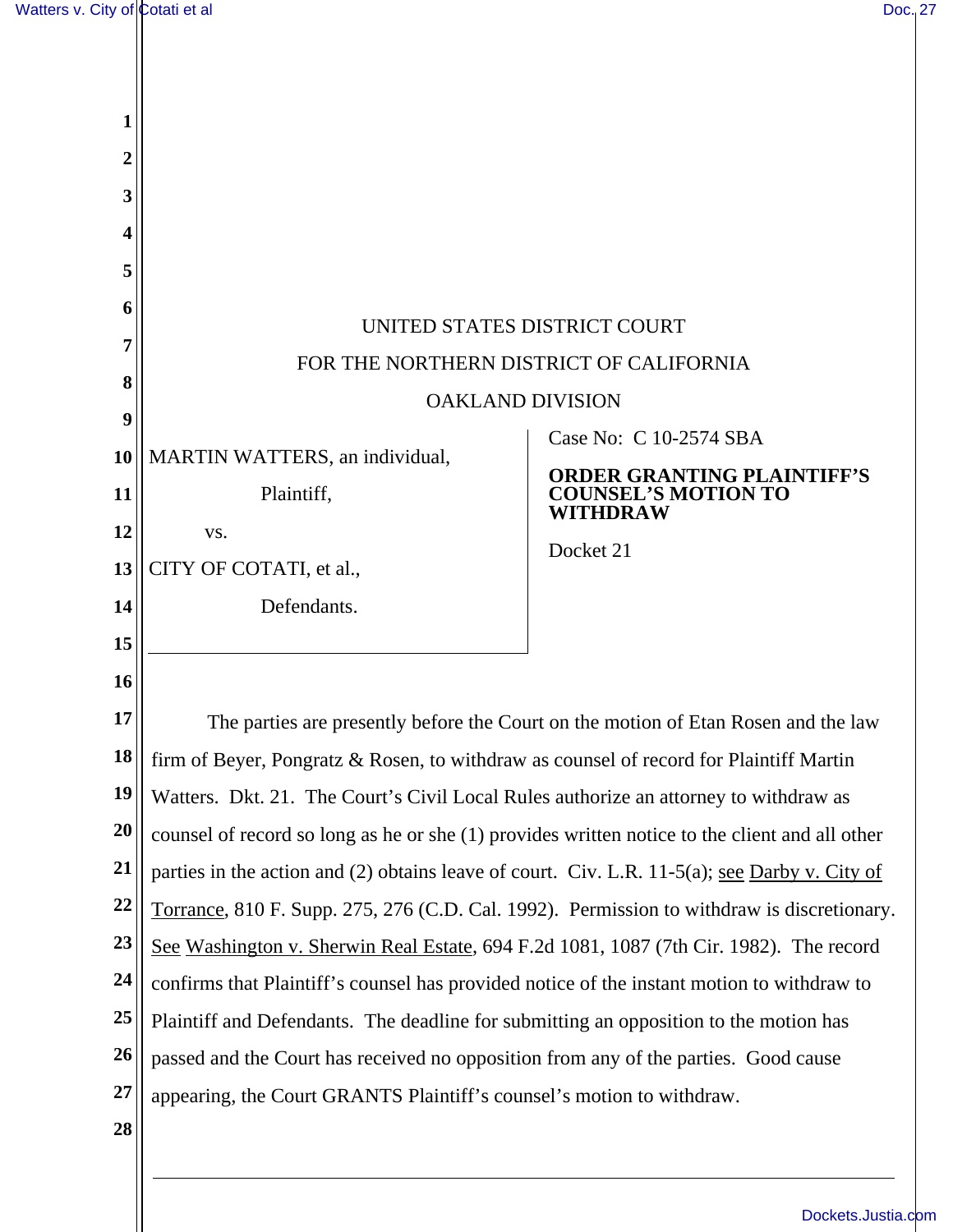- 2 - **1 2 3 4 5 6 7 8 9 10 11 12 13 14 15 16 17 18 19 20 21 22 23 24 25 26 27 28**  Plaintiff should be aware that although he is now representing himself in this action, he nevertheless is obligated to follow the same rules as represented parties. See King v. Atiyeh, 814 F.2d 565, 567 (9th Cir. 1987) (finding that pro per litigants must follow the same procedural rules as represented parties). Self-representation is not an excuse for noncompliance with court rules. See Swimmer v. I.R.S., 811 F.2d 1343, 1344 (9th Cir. 1987) ("[i]gnorance of court rules does not constitute excusable neglect, even if the litigant appears pro se.") (citation omitted). It is Plaintiff's responsibility to prosecute the claims alleged in his complaint in a manner consistent with the Federal Rules of Civil Procedure, and the Court's Local Rules, Standing Orders and any other order. He must keep the Court informed of any change of address and/or other contact information, and serve copies of all court filings on all other parties. Failure to comply with any of these requirements may result in the imposition of sanctions, up to and including the dismissal of this action. See Fed. R. Civ. P. 41(b); Ferdik v. Bonzelet, 963 F.2d 1258, 1260 (9th Cir. 1992) ("Pursuant to Federal Rule of Civil Procedure 41(b), the district court may dismiss an action for failure to comply with any order of the court."). Accordingly, IT IS HEREBY ORDERED THAT: 1. Etan Rosen and Beyer, Pongratz & Rosen's Motion to Withdraw as Counsel for Plaintiff is GRANTED. The Clerk shall terminate Beyer, Pongratz & Rosen and any attorneys affiliated with said firm as Plaintiff's counsel of record in ECF, and shall indicate in the docket that Plaintiff is representing himself *in propria persona*. 2. The Clerk shall indicate the following contact information for Plaintiff in ECF: Martin Waters 1637 Miramonte Place Rohnert Park, CA 94928 Telephone: 707-331-8020 Facsimile: 707-665-0325 3. Since Plaintiff is not registered in ECF, Defendants are required to serve Plaintiff with any papers for which service is required at the address listed above.